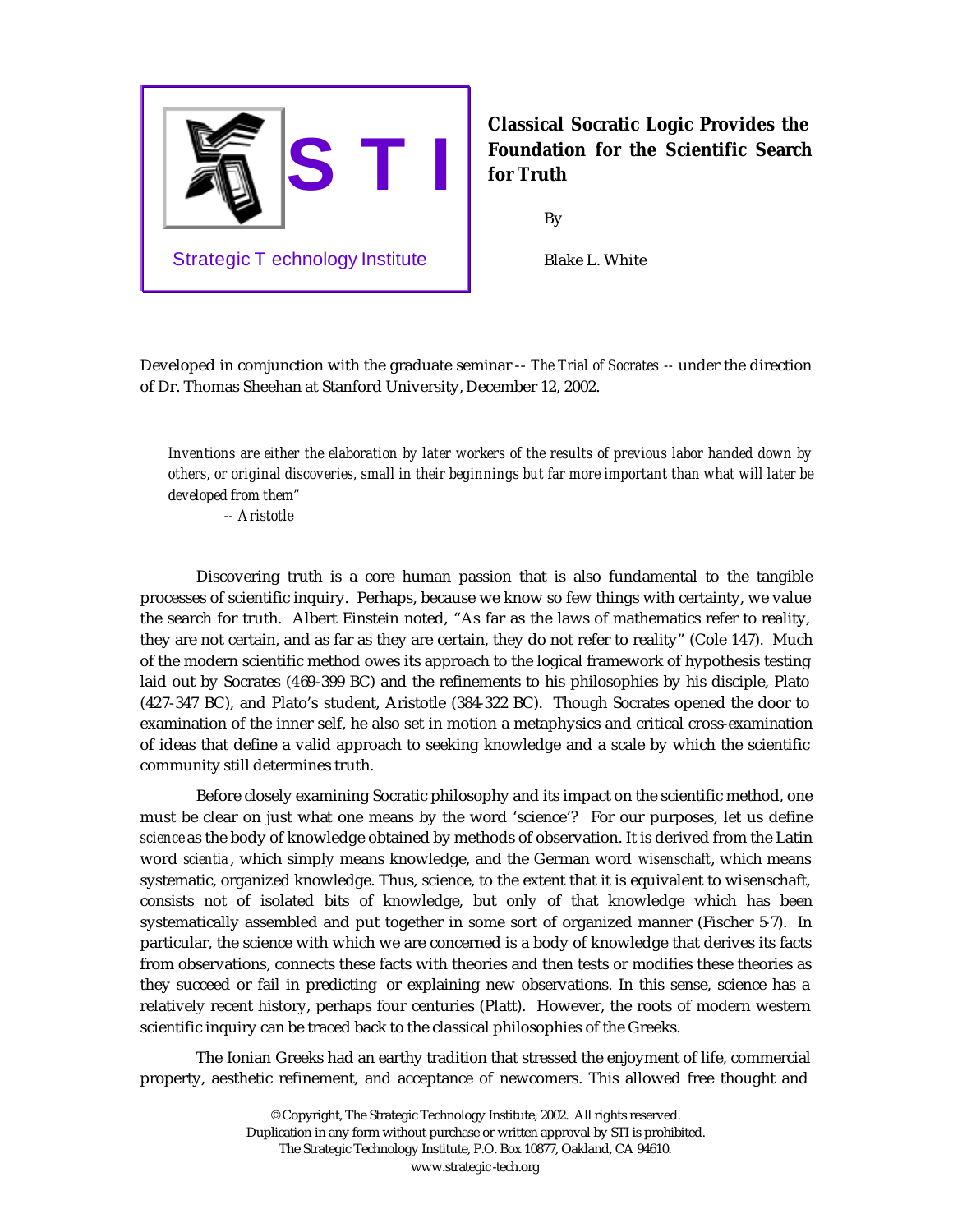inquiry to flourish. Pre-Socratic Ionian Greek natural philosophers established nature as a valid subject of inquiry. From its earliest manifestations, the Greek mind had turned to natural philosophy, which was indistinguishable from Greek science. Led by Thales of Miletus, the Greeks saw the formation of the earth by natural processes, no longer through an act of the gods. "The Ionians conceived of nature as a completely self motivating entity," according to science historian, Thomas Goldstein. The workings of the universe occurred as mere extensions of the primordial chaos, automatic functions of its basic elements. Matter possessed its own evolutionary quality. 'Order' and 'law' were mere concepts superimposed by the human mind on the autonomous processes of nature.<sup>1</sup> Ionian Greek philosophy and its classical definitions of truth and beauty, exemplified by the Socratic logic of Plato, and the later Hellenic-era metaphysics of Aristotle, laid the foundation for rational scientific inquiry.

Though the roots of modern inquiry rests on a framework solidified by the Greeks, it is important to recognize that Thales of Miletus, Anaximander, Pythagoras, Socrates, and Plato developed many of their ideas using earlier ancient works as their base (Goldstein 48-64). Among their influences were Phoenician,<sup>2</sup> Egyptian, and Mesopotamian scholars.

As the archaeologist Sir Leonard Woolley noted,

"We have outgrown the phase when all the arts were traced to Greece and Greece was thought to have sprung, like Pallas, full-grown from the brain of the Olympian Zeus; we have learnt how the flower of genius drew its sap from Lydians and Hittites, from Phoenicia and Crete, from Babylon and Egypt. But at the roots go farther back: behind all lies Sumer" (Woolley 194).

Mathematician Lancelot Hogben argues that,

 $\overline{a}$ 

"The veneration of the Greeks by their successors is indeed due to the fact that they were the first to insist explicitly on the need for proof." Though Greek mathematics were imports, "…they had to pass the customs of Greek incredulity," among a society partial to dispute resolution and competition among rival teachers (Hogben 60-61).

It is clear that the development and evolution of advanced mathematics by the priestly classes and the practical applications by the scribes of Mesopotamia and Egypt existed long before the Greeks and has had a considerable influence on a number of societies, including our own. As Hogben notes, "There is no doubt that the raw materials of Greek mathematics were imports." He also cites the influence of the Phoenicians of the Levant on the Greek colony of Miletus, on the father of Greek geometry -- Thales of Miletus (640-546 BC) -- and their influence on the travels of Pythagoras in Egypt and Mesopotamia (Hogben 60-61). One might also surmise that Alexander's conquests of Persia and India provided ample opportunity for his teacher, Aristotle, to 'borrow' the works of Babylonian, Persian, and Indian scholars to further expand and refine Greek philosophy into a rigorous scientific method.

<sup>1</sup> It was Pythagoras who is credited with the introduction of the vision of an intrinsic natural order and Plato adopted this vision (Goldstein 52).

<sup>&</sup>lt;sup>2</sup> See Gionanni Garnini's analysis of the history of the Phoenician alphabet and its adaptations by the Greeks in The Phoenicians edited by Sabatino Moscoti (Moscati 101-119).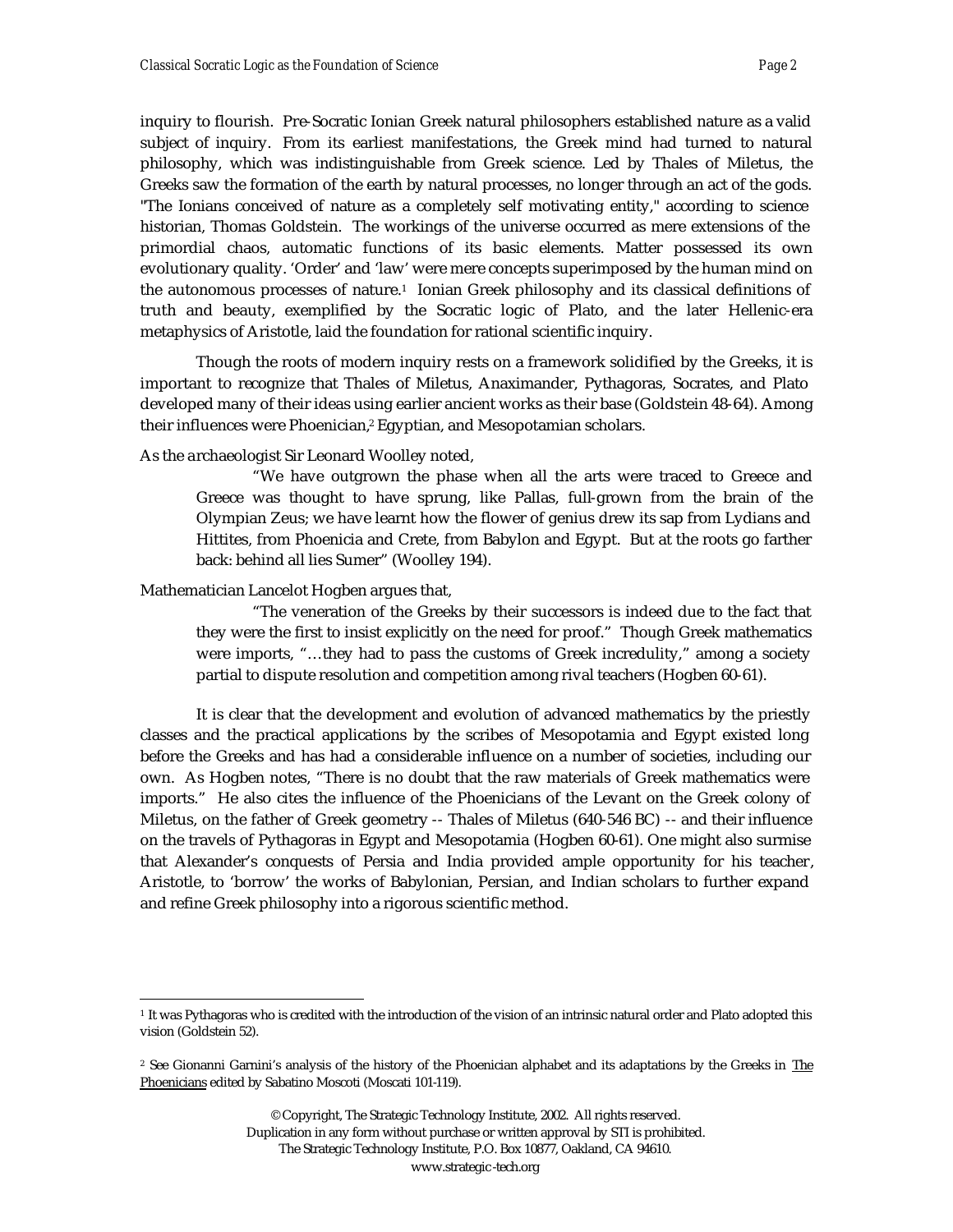The French Assyriologist Jean Bottero of the Ecole Pratique des Hautes Etudes argues in favor of abstract Mesopotamian thought as the foundation for Greek pre-Socratic philosophy.<sup>3</sup>

"From a knowledge based on pure observation *a posteriori*, starting from individual cases that were fortuitous and unforeseeable, divination became thus *a-priori* knowledge…before the end of the third millennium at least. That knowledge was deductive, systematic, capable of foreseeing, and had a necessary, universal and, in its own way, abstract object, and even had its own manuals. That is what we call a science, in the proper and formal sense of the word" (Bottero 136).

Bottero argues that, "… the Greeks did not develop their conceptions of science, which we inherited, out of nothing; in this important point, as well as in others, they owe a debt to the ancient Mesopotamians." What may have passed on to the Greeks, according to Bottero, was this "scientific point of view, scientific treatment, and the scientific spirit" (Bottero 125).

So, the Greeks did not monopolize abstract thinking; but they certainly refined it.<sup>4</sup> Through his words and actions, Socrates demonstrated key concepts critical to the future process and ethics of scientific collaboration.<sup>5</sup> Among them include a belief that there is an absolute truth that can be revealed through logical philosophy. He also used binary yes/no logic via crossexamination of hypotheses that sought to disprove falsehoods, and, by a process of elimination, allow one to move closer to the truth. In addition, in a manner that would be important to future holistic approaches to knowledge, Socrates held a conviction that the process of logical inquiry can explain nature in a way that is not necessarily inconsistent with religion.

Socrates believed, and his student Plato expressed, that there is an absolute truth that can be revealed through logical philosophy, rather than the human senses. He believed that there was another world of ideas and truth around us that we could not directly touch with our human

<sup>3</sup> Since the ancient Mesopotamians considered every aspect of the material universe as appropriate subjects of study for the purpose of extracting the plans of the gods, a deductive form of divination can be inferred from the writings found in texts such as The Great Treatise on Astrology. Divination was originally empirical, based on a simple set of observ ations of historical events that the Mesopotamians thought would repeat itself. These unusual events, and similar appearances, were grouped and were "multiplied in the eyes of the people who believed in them," notes Bottero. The first phenomenon would sig nal the second, and the two together were recorded as an oracle of universal value. To our modern sensibilities this would seem extremely superstitious, however, to the Mesopotamians, this allowed the practitioners to expect to see a repetition of an analogous event in the destiny of the king or the land, whenever the anomaly was noticed again (Bottero 131). As the practice became institutionalized, Bottero believes that the Mesopotamians' desire to analyze and systematize their observations led to a deduc tive reasoning that went beyond the observed reality into the realm of the possible. "Mesopotamian divination attempted to study its subject as universal, and in a certain sense *in abstracto*, which is also one of the characteristics of scientific knowledg e," explains Bottero (Bottero 127-135).

<sup>4</sup> According to C. M. Bowra, the Greeks raised mathematics beyond the practical applications of the Egyptians. The Greeks triumphed in pure mathematical thinking without reference to practical considerations. Beginning with geometry, Pythagoras and his disciples saw in numbers certain permanent principles that were the keys to most problems. They promoted the thought and practice that most phenomena could be understood if one could discover the mathematical laws that governed them. The mathematical school of thought was then followed by the philosophical school, which sought reality behind phenomena through words, rather than numbers. (Bowra 165-167).

<sup>&</sup>lt;sup>5</sup> It is important to note that much of what we know about Socrates' approach to philosophy comes from a series of conversations from other writers, notably Plato. Since Plato was a playwright, a student of Socrates, and an ardent admirer of Socrates, the historical accuracy of Socrates' words cannot be verified. For our purposes, we will assume that when Plato attributes certain beliefs and philosophies to Socrates, it may be safe to assume that Plato shares those views and perhaps has embellished them with his own philosophies.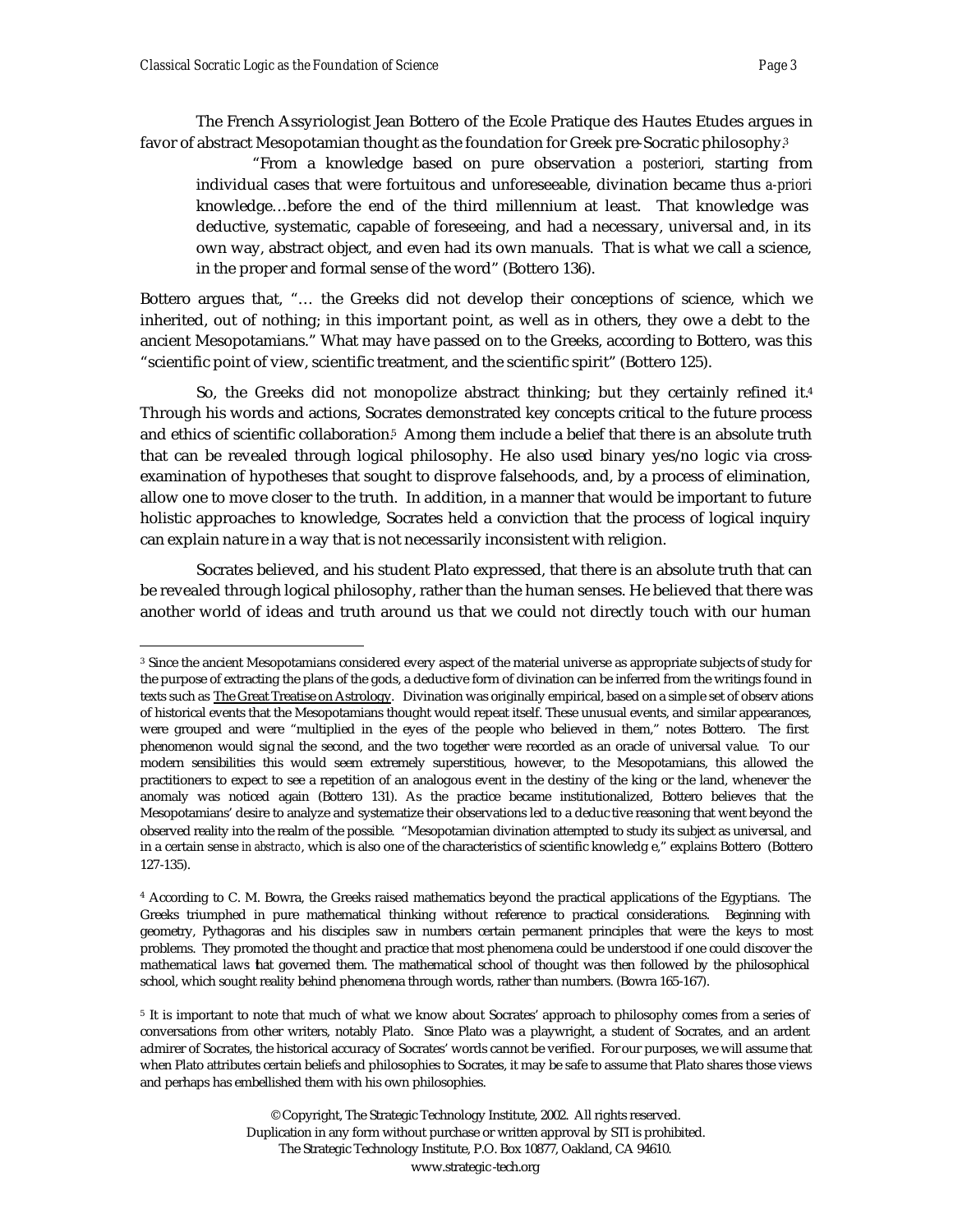senses. Using an allegorical style, Plato argued that reality was to be found in 'ideas' or perfect 'forms,' not in the world of 'appearances' (Adams 11). These ideal forms were not limited to physical objects. For example, in *Symposium*, ideals went beyond physical forms and geometric proofs, but included emotional and spiritual concepts, such as love and beauty. Socrates tells how Diotima corrected his understanding of love and elevated his consciousness to a higher form of love.6 She explained that *eros* was neither beautiful nor ugly and that Socrates was in love with beauty (Symposium 204ab).7. The ideal form of love must be looked at from the perspective of the beloved, not the lover (Symposium 204c). As such, according to Diotima's explanation to Socrates, the ultimate objective of all eros is beauty itself and a desire to give birth in beauty (Symposium 208c-209e, 210e).

Plato, relaying the point of view of Socrates in his Dialogues, affirmed the belief that real knowledge was unobtainable through the lens of the physical senses.<sup>i</sup> To Plato absolute truth was unattainable because he believed that what we see around us is merely an image.<sup>8</sup> K.C. Cole notes that, "…truth can be highly counterintuitive and sense is hardly common" (Cole 6). She explains that there is great difficulty in getting true information from what we call the 'real world,' since we only glimpse that world through patterns or signals that are created, at least in part, outside ourselves (Cole 39). Also, Cole notes that scientists can only measure those things that are known or suspected to actually be there (Cole 48). We also miss a great deal because we perceive only things on our own scale and the sheer complexity of nature, where every part influences every other part, creating a tight weave of causes and consequences that are much too knotted to untangle (Cole 58, 77). In addition, signals make sense only in context. In a different context, the same message can have no meaning at all. Cole explains that if you send someone a message in code, but they have no way to decode it, your message has no more information than total nonsense<sup>9</sup> (Cole 86). Therefore, if one understands human limitations, one will be forced to understand the limitations of science and why science alone cannot capture the breathtaking enormity of the world outside human senses. Socrates and Plato were correct -- Humans cannot know all things. Absolute knowledge depends on absolute definitions, which is inaccessible to humans (Stone 39).

However, Plato separated form and content in a way that allowed the power of reason, logic, and allegory to get one closer to the truth.<sup>10</sup> In the Republic's *Allegory of the Cave*, in which the cave represents the realm of belief or faith, and the light represents the realm of truth and

<sup>9</sup> The universe is teeming with signals that we cannot identify, much less decode.

 $\overline{a}$ 

<sup>6</sup> Diotima seems to be a contrived woman from Mantinea that Socrates uses as a story -telling device (See Nehamas and Woodruff 45).

<sup>7</sup> This notation refers to the Stephanus numbering scheme used by translators of Plato's works since 1578 (Sterling and Scott 10).

<sup>8</sup> Likewise, the late astronomer and Cornel professor, Carl Sagan (1934-1996), pointed out that our modern scientific method of inquiry is also based upon our senses. Since we inhabit physical space and time, phenomena outside this realm, things of the microscopic world of the interior of atoms or the macroscopic world of the universe, are beyond our physical senses. Although, one may use electron microscopes to probe the atom or radio telescopes to study the universe, we cannot escape the fact that these are merely devices that transform signals into forms that our senses can recognize (Sagan, Cosmic Connection 15-16).

<sup>10</sup> The Marquis de Laplace noted that, "… nearly all our knowledge is problematical; and in the small number of things we know with certainty, even in the mathematical sciences themselves, the principle means for ascertaining truth – induction and analogy – are based on probabilities" (Cole 147).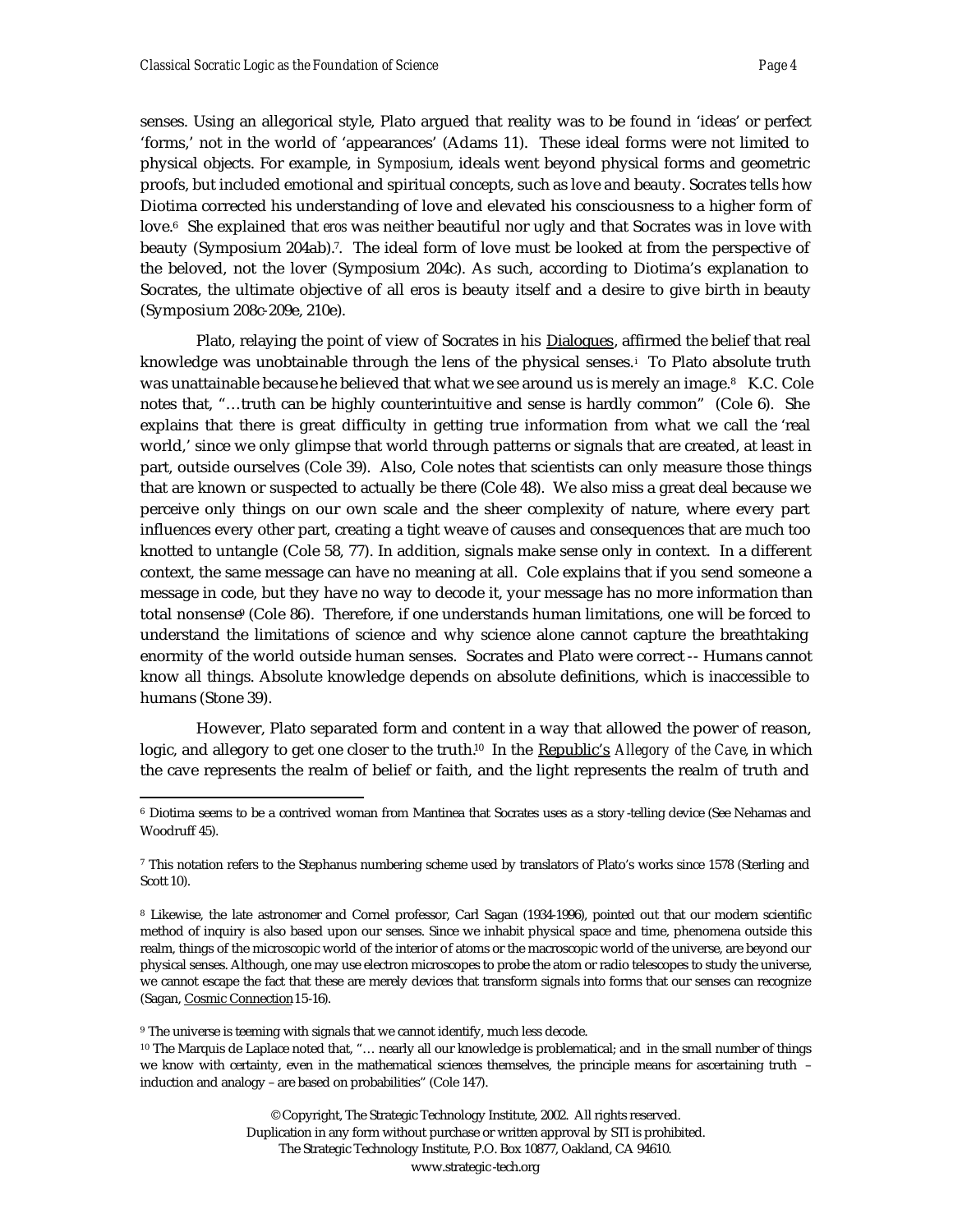knowledge, Plato's philosophy of natural order holds that the ability to attain true knowledge is accomplished through a difficult path of acquisition (Adams 11). The path that Plato recommends is a journey within the mind. Therefore, getting closer to the truth in the real world requires dealing with probabilities, natural variations, and perfect blocks of logical propositions. Platonic logical truth and unambiguous conclusions are found by following clear rules of deduction. The ascension out of the cave, from belief to knowledge, is a painful journey, but once positive movement is made, it can be seen to be a move in the right direction toward reality. When one is out of the cave and one's eyes adjust to the light, there is yet another truth -- namely that the light is actually produced by the sun. Truth, in this sense, is relative to the seeker's level of knowledge. We experience this today when science makes a discovery, it seems to only peel off layers of a never-ending "ever juicier mystery," as Frank Oppenheimer called it (Cole 49). Regardless, to Plato, truth emerged through the power of reason and we observe truth as making common sense

Socrates believed that the truth of reality is in our souls (Meno 86b). He also believed that knowledge is gained through recollection of universal truth (ideals), rather than through 'learning' (Meno 81d). In *Meno*, he demonstrates the recollection of 'untrained' knowledge of geometric shapes by questioning a slave, who has not been taught geometry (Meno 82c-e). Through Socrates' questions, he first leads the slave to a point where he admits that he does not know the answer and knows he doesn't know the answer (Meno 84bc). According to Socrates, one must reach a state of knowing that one does not know, in order to be open to learning or 'recollecting' (Meno 84c). In this exercise, the slave is seen as actually deducing the answers from common sense responses to Socrates' questions. Socrates states that if you repeatedly ask the same questions in various ways, it will ultimately lead to as accurate knowledge as can be had by humans (Meno 85d).

Plato taught his pupils that a convincing proof required the following elements. First, it is essential to *define* the terms used. Secondly, it is essential to state clearly what we all agree to take for granted, e.g., that  $a+c = b+c$  if  $a=b$ . Third, it is critical to make clear, and to justify, what procedures one may invoke to define our terms or to dissect figures in order to exhibit relations between their parts. (Hogben 63).

Plato's rigor regarding the definition of terms is shown best by an example from *Meno*, in which the dialogue examines the definition of virtue. Though there are many virtues, Plato, through Socrates, seeks to show that there must be a core ideal form (*eidos*), which leads to a common definition (Meno 72cd). Socrates questions Meno, and shows that since the essence of several example virtues is the same, there must be a 'same' thing in common among the examples (Meno 73c). Socrates strictly enforces a rule of logic that one cannot include the term to be defined in the definition. He forces Meno to distinguish between 'a virtue' and 'virtue' (Meno 73e). Throughout the dialogue, Socrates and Meno tried similar analogies with colors and shapes (Meno 74bd). They also examined characteristics of virtue in relation to the ability to secure good things in life (and bad) and judge them in relation to 'how' they are acquired, e.g., justly or unjustly. (Meno 78b-e). Throughout the dialogue, Socrates restricts Meno from defining virtue's characteristics or parts as virtue itself, thereby laying down a core principle of Socratic logic (Meno 79bc).

The problem of not clearly defining terms can lead to a circular argument. This is best demonstrated in *Euthyphro*, where Socrates carries on a dialogue to determine the definition of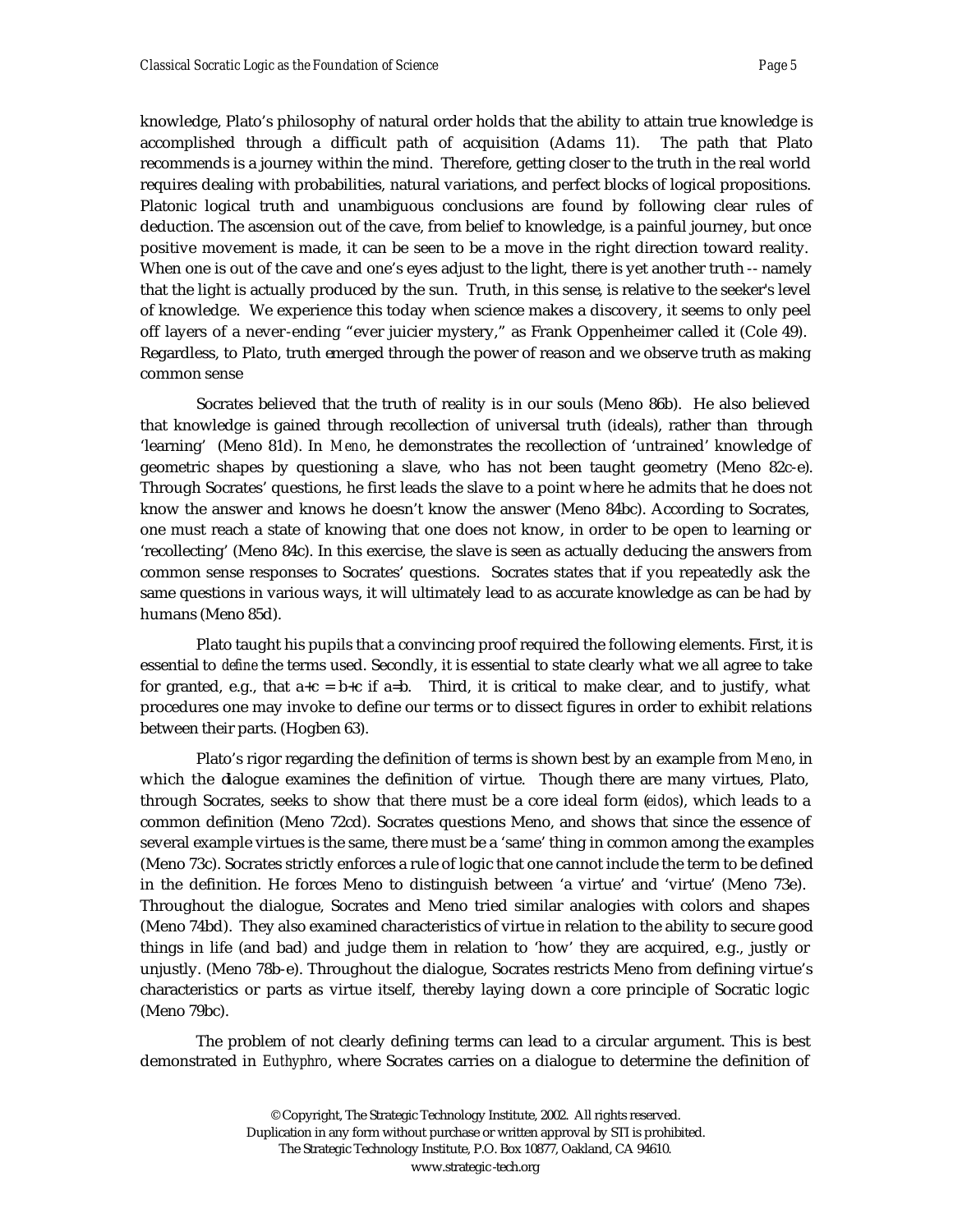holiness. They start by trying to determine if everything that is holy is also just. If so, he asks if the reverse true, e.g., everything that is just is holy or is holy a part of just (Euthyphro 11e-12a)? The argument continues, citing that if what is holy is a division of just, then we must find out what kind of division it is (Euthyphro 12d). Socrates makes similar analogies with shame and fear (Euthyphro 12b-12c). As the dialogue continues, adjustments to the definition of holy are made; including one where holy is ministry to the gods (Euthyphro 12e-14b), such that those that look after the gods are pious and holy (Euthyphro 12e), whereas, those things that look after men are just (Euthyphro 12e). The problem with this logic is that it violates the concept of the gods as 'ideal' forms, and implies that to 'look after' means that humans are trying to 'improve' the gods. They further refine the definition to mean it as "slaves looking after their masters" (Euthyphro 13de). They try again, this time refining the argument and definition of holy as an art of prayer and sacrifice (Euthyphro 14c-15c). This leads to definitions of 'sacrifice' as making a donation to the gods, 'prayer'as requesting something from them, and therefore, 'holiness' would become a skill in trading between gods and men (Euthyphro 14c-e). Socrates and Euthyphro recognized that they engaged in a circular argument that has an unresolved ending (Euthyphro 15bc).

Socrates, and by extension Plato, started with an assumption that he knew nothing for sure. However, he used a yes/no logic via cross-examination of hypotheses that sought to disprove falsehoods and, by a process of elimination, allow one to move closer to the truth. *Meno,* again, provides a good example of Socrates' approach to hypothesis testing. If virtue is knowledge, it is good, beneficial, and can be taught (Meno 89cd). However, Socrates asks who are the teachers of virtue and challenges Antynus as to whether one can have knowledge of good teachers without experiencing them (Meno 92c). The yes/no logic leads Antynus to determine if good men pass on their knowledge of goodness. Socrates gives several examples of good men who had their sons educated, but not taught virtue (Meno 93b-94d). Socrates leads the questioning to the conclusion that, if neither the sophists nor worthy men are teachers of the virtue, nor can there be pupils, therefore it cannot be taught nor is it knowledge (Meno 96bc). This Socratic interrogation, where the respondent is restricted to yes/no answers, proved that since virtue is not taught, it must be some kind of wisdom or divine guidance as a gift from the gods (Meno 99c). The Socratic process of questioning operates somewhat in the manner suggested by Cole, "You see something and then try everything you can think of to make it go away; you turn it upside down and inside out, and push on it from every possible angle. If it's still there, maybe you've got something" (Cole 96).

However, as Socrates and Plato noted, although one might asymptotically approach truth, it is transitory and perfect knowledge is unobtainable. Just as, in modern times, scientific truth evolves based upon new knowledge and an internal competition among ideas within the scientific community, the Socratic and Platonic philosophies ultimately gave way to the refinements of Aristotle. Aristotle, the son of a physician and Plato's pupil of twenty years, took his master's basic philosophy, added more structure and advocated verification of intuitive natural laws with objective observation (Loomis vii-xiii). Unlike Plato, Aristotle did not believe in a world of ephemeral appearances of changeless ideas. Louise Loomis, editor of a 1940's translation of Aristotle's *Metaphysics,* notes that Aristotle argued that, "…the world really is, has been, and will continue to be, regardless of human eyes and imaginings" (Loomis xvii-xviii). Hazard Adams notes that Aristotle believed that reality was the process by which form manifests itself through the concrete and by which the concrete takes on meaning, working in accordance with ordered principles. Aristotle believed that change was a fundamental process of nature, a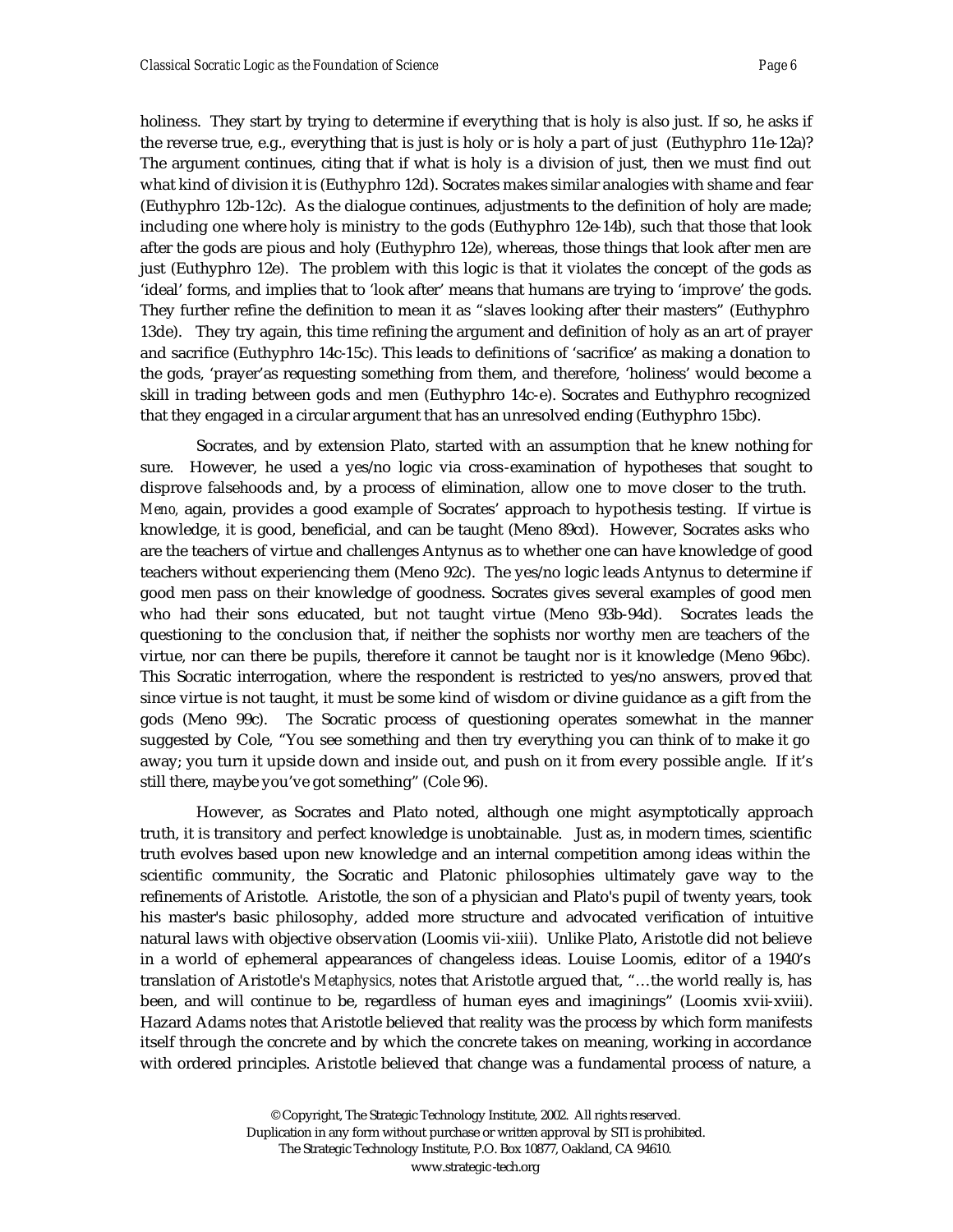creative force with a conscious direction toward perfection (Adams 49). However, like Plato, Aristotle thought it necessary to, first of all, understand and explain the workings of the human mind and to show what kinds of reasoning were valid and could be relied upon to provide knowledge with surety.

In his *Organon*, Aristotle made clear the processes of logical, reasoned thinking and for proving the correctness of its conclusions. He made plain the steps by which a science or body of knowledge may be firmly built up from its starting point in certain fundamental axioms or obvious statements, perceived intuitively to be true. Every science, as Aristotle pointed out, must begin with a few general truths. They cannot be logically proved, but our minds by simple intuition accept them as obviously true. Without such assumptions as foundations, we could never start to build anything (Loomis, xi-xxxviii). Loomis noted that he reasoned like Plato, from ideal abstract principles, whenever the subject of the reasoning lay outside his field of observation. Both a great thinker and a great scientist, Aristotle set the tone for future scientists by his method of inquiry and an avowed determination to yield to observation as the final arbiter. As a result, an atmosphere of sober empiricism distinguished the Hellenic Greeks from the Ionians, with Aristotle being credited as a great dividing line in Greek philosophical history. Aristotle's pupils and their successors carried on his teachings at the *Lyceum* for over 800 years, until, like Plato's *Academy* , it was closed by order of a Christian emperor in Constantinople (Loomis X). ii

Throughout history, many classic philosophers believed that the search for truth was also a search for the reflection of God. Socrates expressed a conviction that the process of logical inquiry can explain nature in a way that is not necessarily inconsistent with religion. From the *Apology*, one sees that Socrates addresses the historical criticism that he had been a natural philosopher who inquires into things below the earth and in the sky. Though Socrates admits that he studied natural philosophy in his youth, he neither refuted it nor saw a conflict with his philosophical and religious beliefs. He stated that, "I take no interest in these things" and in either case, he saw "no conflict between those who inquire about the heavens and a belief in the gods" (Apology 18b-e). In the Republic, Plato talked of movement from faith to knowledge. The *Allegory of the Cave* suggests that the best that those who have not experienced knowledge can do is to have faith in those that have been so enlightened. Likewise, Aristotle deduced the existence of God and attempted to explain God's characteristics and our relationship to the Prime Mover.<sup>11</sup> Aristotle deduced that there must be an uncaused first principle from which everything else starts and a supreme and final end for the sake of which everything exists. Unlike a personified Platonic or Christian God, that is believed to be the universal creator, Aristotle's God was the motionless, calm, immortal substance that is pure form and intelligence and that, while itself is unmoved, produces motion by being the object of the world's desire. Lesser beings aspire to this highest and best form. God, however, does not aspire. To Aristotle, God always has been in a state of supreme actuality, serene contemplative thought, that is life at its fullest and most pleasant (Loomis xvi-xx). Later, St. Augustine, a proponent of Platonic metaphysics, would advocate that beauty, truth, and God are indistinguishable (Adams 107-113).

<sup>&</sup>lt;sup>11</sup> He argued that matter exists in a potential state and has four causes for its existence. These include the material of which something is made, its form or pattern assumed by the material in the object, the agency that produced the object, and the purpose or end for which the object was brought into being. Sooner or later one will come to something for which one knows no reason.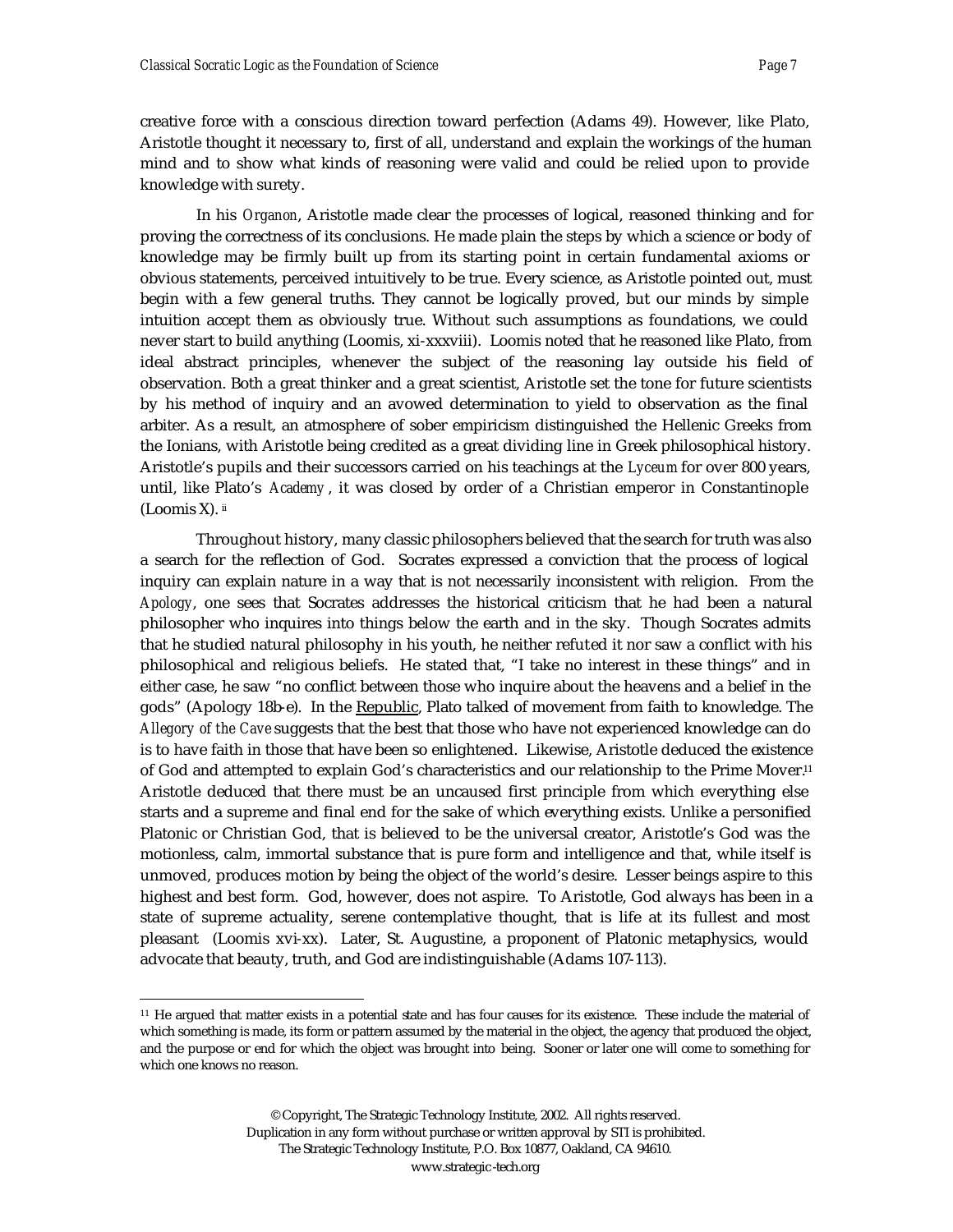The concept of faith, without concrete proof, is a very difficult assumption for the scientific community to accept.<sup>12</sup> To scientists, the idea that religion is a body of belief, immune to criticism, fixed forever by some founder, is a prescription for the long-term decay of religion, especially in light of new discoveries. However, the scientific community is not innocent of the charge of intellectual tyranny either. As Plato would have it, art is good only if it is subservient to logic. As such, Western science has traditionally rejected the value to the human spirit of faith, emotion, intuition, hope, and general use of the emotional part of the brain. There has been a mechanistic claim among scientists that living organisms are nothing more than very complex physico-chemical systems (Hempel 101). This led to a view among scientists that scientific theories could be applied to social phenomena, and they should be described, analyzed, and explained in terms of the situations of the individual agents involved in them and by reference to the laws and theories concerning individual human behavior (Hempel 110). This view has also been called *scientism* 13  $\,$  iii

Because we have adopted a faith in science, it is clear that modern humanity will reject any non-rational explanation of causes and cures.14 However, Aristotle warns of the need for careful application of logic. <sup>15</sup> In all syllogistic or deductive reasoning, one must make sure that the *apriori* proposition is comprehensive enough to cover every case. If A is only sometimes B, then C, though included in A, may not be B. He also reminds us that, with inductive reasoning, one must be constantly on guard not to draw conclusions too hastily. Unless the number of instances on which we ground our generalization is large enough to be thoroughly representative, there may be instances we have overlooked (Loomis xiv-xv).

Likewise, scientific reduction of causes and effects to pure mechanistic explanations is contrary to human experience and will also likely be rejected. "Certain characteristics of living systems, such as their adaptive and self-regulating features, cannot be explained by physical and chemical principles alone, but have to be accounted for by reference to new factors of a kind not known to the physical science, namely entelchies or vital forces," cites philosopher of science Carl Hempel (Hempel 101). K.C. Cole observes that, "The universe is full of things that cannot be understood – ever – simply by understanding smaller and more fundamental parts" (Cole 62). Scientism's assignment of an omnipotent role to science, of solving all problems and clarifying all

 $12$  In fact, Christian theology and secular science have been antagonistically and emotionally opposed throughout much of Western history. The conflict between knowledge-based science and belief-based religion confronts our intellect, challenges our deeply ingrained value system, and tears our social fabric. Although each has its own dogma of fundamentalism or scientism, respectively, both serve important social roles in times of crisis. This conflict between diametrically opposed views of the world has been, and continues to be, a major obstacle to holistic human progress.

<sup>&</sup>lt;sup>13</sup> Scientism is not *science*. It is the affirmation that there is no other realm than matter and energy, no knowledge other than scientific knowledge, and no areas of investigation, including philosophy, humanities, and social sciences, should be spared scientific scrutiny (Fischer 68).

<sup>14</sup> Will and Ariel Durant argue that the replacement of Christian with secular institutions is the culmination and critical result of the Industrial Revolution, which replaced agriculture and its faith in annual rebirth and the mystery of growth with the humming daily litany of machines and its resulting mechanistic outlook on life (Durant 47-48).

<sup>&</sup>lt;sup>15</sup> Aristotle's own reliance on logic shows the modern practitioner its limitations and biases. Aristotle could not agree with the followers of Pythagoras, who took the earth to be itself one of the stars circling around a fire at the center of things and creating day and night by its own turning on its axis. He declared their reasoning as not from facts to theory, but one that forced the facts into their preconceived theory. He believed that the center spot had to be the most precious location in the universe and that is why the earth had to be there (Loomis xxiv).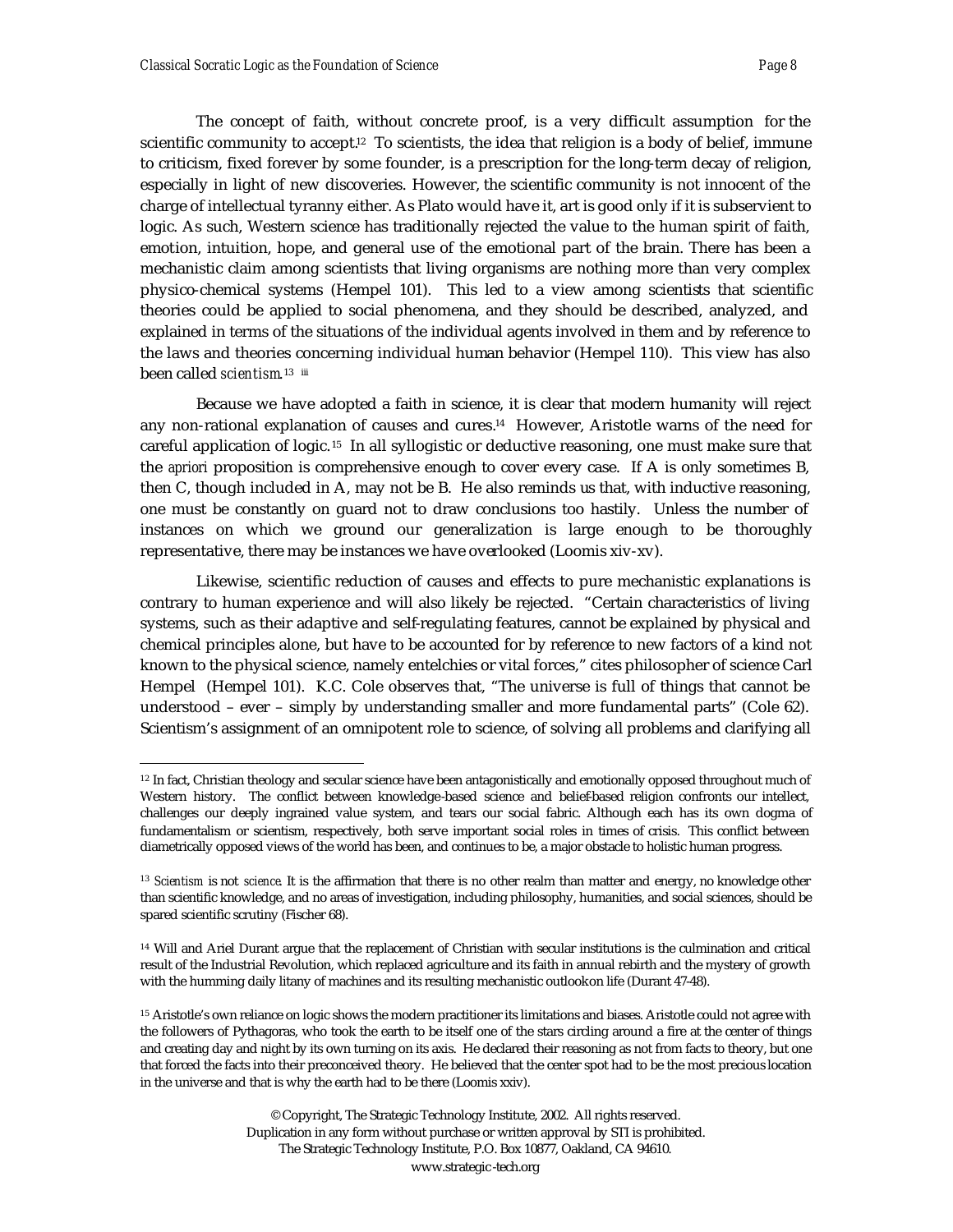things, and of deifying nature while secularizing religion, can lead science to what Robert Fischer refers to as, "…like other ideologies, [science] tends to be systematic, authoritarian, and to be held tenaciously" (Fischer 68).

Science cannot ever hope to realistically answer the big questions facing humanity. Socrates reminds us in the *Phaedo* that when it comes to mechanistic cycles and decay of physical forms, it is impossible to learn anything about spiritual life from studying the material aspects of life (Phaedo 97b). Being based upon observation and testing, science is at an impasse when it comes to things that cannot be observed, measured, tested, and predicted. Social and spiritual problems transcend mathematical description and involve emotions that cannot be touched, measured, or manipulated successfully. Worse still, technical solutions often only address changes in technique that might relieve the symptoms, but do not demand changes in human values or morality, which ultimately affect many underlying causes (Meadows 155-159).

As the scientific community entered the 20<sup>th</sup> Century, it faced discoveries that confounded Newtonian physics, which no longer explained new discoveries from a comfortable frame of reference. So, the concept of relevance came into play.16 As an example, consider how one of the most important implications of Einstein's General Theory of Relativity is the concept of reference frames, or simply a certain point of view. So, in order to understand the relationship between what one sees and what is going on, one needs to add, or subtract, the influence of one's own reference frame. Consider how a shadow in Plato's cave is a two-dimensional slice of a three-dimensional object. The three-dimensional object casting the shadow remains invariant as the shadow moves and changes form based on the light falling on the object and the background on which it falls. However, since everything one sees and measure is under the influence of a reference frame, a shift in perspective allows relationships to become clear. It allows one to see relationships between common objects that obey Newtonian physics and extrapolate those relationships to the orbits of the planets. Conversely, failure to take into account one's reference frame can lead to what Plato called 'shadows' (Cole 192-195). As Plato warned us, when we take our reference frame for granted, we mistake it for reality.

Therefore, logic is a useful tool but it has limits. Reference frames help us understand that there is a duality in nature. "The opposite of truth is not heresy," as Oppenheimer reminded us. It may be a different kind of truth. Each added view adds insight, as long as the viewer understands the kind of frame that influences the perspective. Physicists Neils Bohr and Christopher Morley cautioned us with the truism, "The opposite of a shallow truth is false; the opposite of a deep truth is also true" (Cole 202). It turns out that the paradoxes of certain phenomena reveal that logic can lead to contradictory conclusions, point in different directions at once, and violate Aristotle's belief that one cannot be logical and contradictory at once. Modern mathematicians have introduced us to the multi-valued, somewhat ambiguous logical construct called 'fuzzy logic.' Unlike the two-valued logic of Aristotle, with its binary yes/no or true/false clarity, fuzzy logic provides a sliding scale of gray between the extremes of black/white logic (Cole 158-171).

<sup>&</sup>lt;sup>16</sup> . Friedrich Nietzsche (1844-1900) reminded us that truth is, "...an infinitely complex dome of ideas on a movable foundation as if it were on running water." Nietzsche continued, "Truths are illusions of which one has forgotten that they are illusions; …a sum of human relations which became poetically and rhetorically intensified, metamorphosed, adorned, and after long usage seems to a nation fixed, canonic, and binding" (Adams 636-637). This was the state of Newtonian science at the turn of the 20th Century.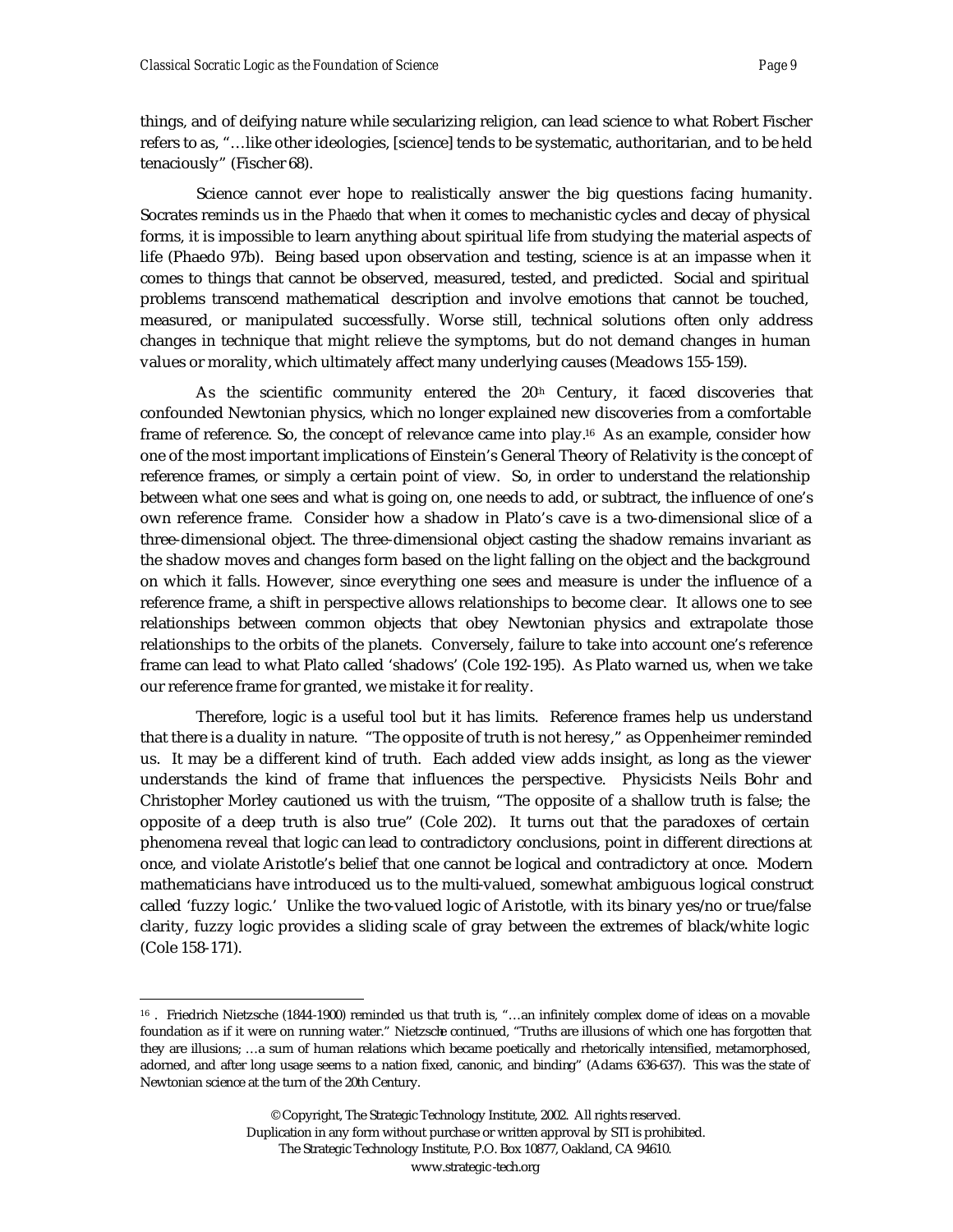In such a complex unknowable world of the infinitely large and the infinitely small, perhaps there is a role for both non-rational approaches and rational ones.17 Even Aristotle reminded us that art finishes the job when nature leaves something undone. This is an important lesson for a culture that depends heavily upon science and technology. We have become quite adept at conquering tangibles with technology. From medical science to space travel, from instantaneous communications to automated warfare, Western science and technology have consistently provided utility. However, when we turn to the world of the intangibles, technology and science face definite limitations. Theological questions transcend our three physical dimensions of space and our one dimension of time. What exists beyond those dimensions can only be entertained as speculation or believed through blind faith. Science is a search for truth and truth is limited to the facts of nature that are there for observation via our senses. As a result, technology cannot emulate human feelings and science cannot define God.

It is in the realm of the inner search for spirituality that Socrates has more to say to us than the mere process of scientific inquiry and the correctness of proofs. He can help lead us to a more enlightened resolution of spirituality, which need not be in conflict with science. Consider his beliefs regarding the soul and immortality, as presented in the *Phaedo*. Socrates believed that death is the release of the soul from the body, which is what the philosopher has been trying to accomplish in life (Phaedo 64cd, 67de). He argued that souls are unchanging non-compound ideals that cannot disintegrate and must have existed before birth, in order to have knowledge of ideal forms (Phaedo 73cd, 76cd, 80b). He also believed that the soul is not dependent on the body the way harmony is dependent on the lyre. As an ideal form, the soul is absolute, whereas harmony has degrees (Phaedo 92bc). Though Socrates could not prove life after death, he desperately hoped for it and went to his grave trusting that the process of becoming free of the body deifies the soul.

Perhaps the modern enlightened scientific community could benefit by a more balanced holistic view of knowledge. Such a view would use science to determine those things that are knowable, but would not fear using intuition, trust, and faith to guide the spirit of inquiry. A holistic view might imagine a concept of creation that took place anciently, with the process being started by the loving, all-powerful universal 'Source,' in an Aristotelian sense. Under such a paradigm, the physical laws with which we are well familiar would be mere representations of a multifaceted being of which we are an integral part. Genesis then becomes allegorical, and we are continually in a process of biological and mental evolution to become more closely associated with the Source, who is revealed in the harmony of all creatures and not in the trivialities of individual actions. Suppose science and religion could agree upon a scenario like this one? How fascinating! How innately truthful! It makes Socrates' belief in a rewarding afterlife far superior and more motivational than the physical realm we occupy.

As we have seen through an examination of Greek philosophy, how, by the sheer process of Socratic/Platonic speculation, argument, intuition, plus a dash of Aristotelian empirical

<sup>17</sup> Logician Keith Devlin argues for a softer mathematics that incorporates metaphors as well as formal reasoning. To really understand what it means to think rationally, mathematical logic will likely need to join forces with psychology, sociology, biology, and even poetry (Cole 157-164). This need to blend disciplines is even more pronounced as we enter the 21st Century, because it is a time when physicists are encountering the strange new world of subatomic particles and interstellar phenomena that defy Aristotelian logic, Euclidean geometry, and Cartesian coordinates. The world of the very large and the world of the very small seem to show scientists that there is not just one right answer for every question.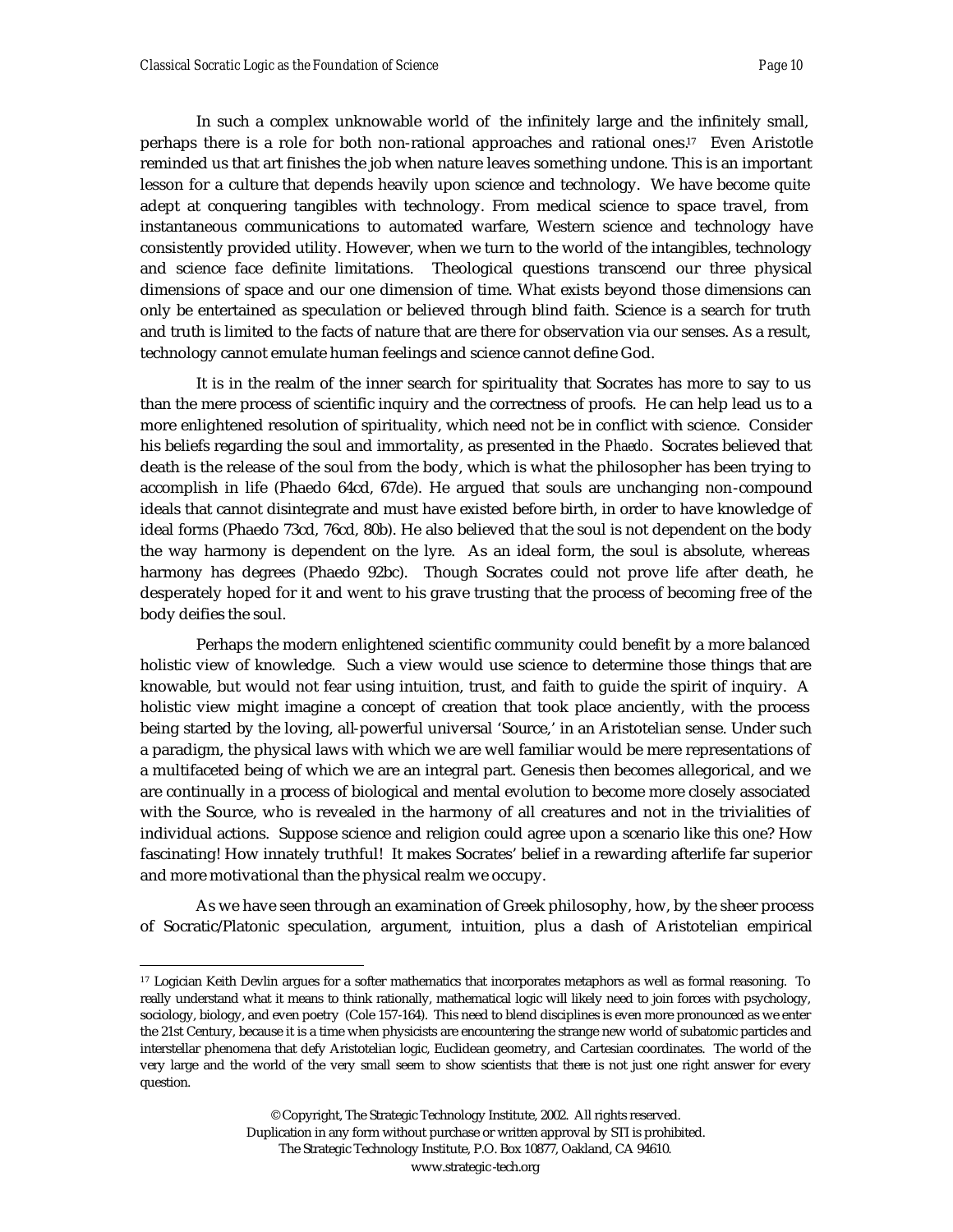reasoning, the Greeks moved, within the space of three generations, from the early mythical notions to a point that is surprisingly close to modern scientific concepts (Goldstein 52). Having channeled the power of Greek philosophical thought into a logical system of scientific classification, Aristotle came to exercise an enormous influence over European science for the next two thousand years (Loomis, xi-xxxviii). When Europe awakened from the feudal Dark Ages and the Medieval suffocation of theocracy<sup>iv</sup> to an enlightened approach to knowledge<sup>18</sup> that included the works of Francis Bacon, Sir Isaac Newton, and Nicolaus Copernicus, it embraced the process of observation, generalization, explanation, and prediction that was fully rooted in an earthy materialism, indicative of the age. Thanks to Greek philosophy, Europe came to understand that the physical realm of nature is real, orderly, and, in part, understandable, or as Max Planck stated, "That is real which can be measured" (Heidegger 169). Likewise, the 20thcentury German philosopher Martin Heidegger defines science as the 'theory of the real' (Heidegger 157). This view of knowledge became pervasive, changing assumptions not only in science but also in the entire social fabric of Europe.

<sup>&</sup>lt;sup>18</sup> Two aspects of these scientists' work stand as foundations of modern science. They include the empirical approach based upon objective, rational observation, and the use of mathematics to describe nature. The two criteria for the dynamic entity of scientific truth, either one of which is generally sufficient to cause persons to accept a principle, are first, that it can be checked by observation in a manner in which its consequences lead to its support rather than to contradictions; and second, it can be derived from intelligible principles (Fischer, 49). These principles laid the groundwork for modern scientific methods of inquiry and were forcefully argued by Rene' Descartes, the philosopher, and Francis Bacon, the theologian (Capra 15-120). This new approach also included the process of generalization, explanation, and prediction, or what can be thought of in modern terms as the *hypothesis*, *theory*, and *law*. An *hypothesis* is a tentative assumption made in order to test its scientific consequences, but which as yet has received little verification or confirmation. A *theory* is a plausible, scientifically acceptable statement of a general principle and is used to explain phenomena. A *law* is a statement of an orderliness or interrelationship of phenomena that, as far as is known, is invariable under the stated conditions (Fischer 47). It should be stressed that the term law is used differently in reference to scientific knowledge than to other areas of everyday life. A scientific law is descriptive rather than prescriptive. It is a statement used to describe regularities found in nature, and is not a statement of what should happen. It is not correct to consider that natural objects obey the laws of nature; rather, the laws of nature describe the observed behavior of natural objects. Another guiding principle of science is its supranationality  $-$  its inherent right to transcend national boundaries and allow scientists throughout the world to verify experimental results, challenge, theories, and allow technology to leverage new scientific discoveries.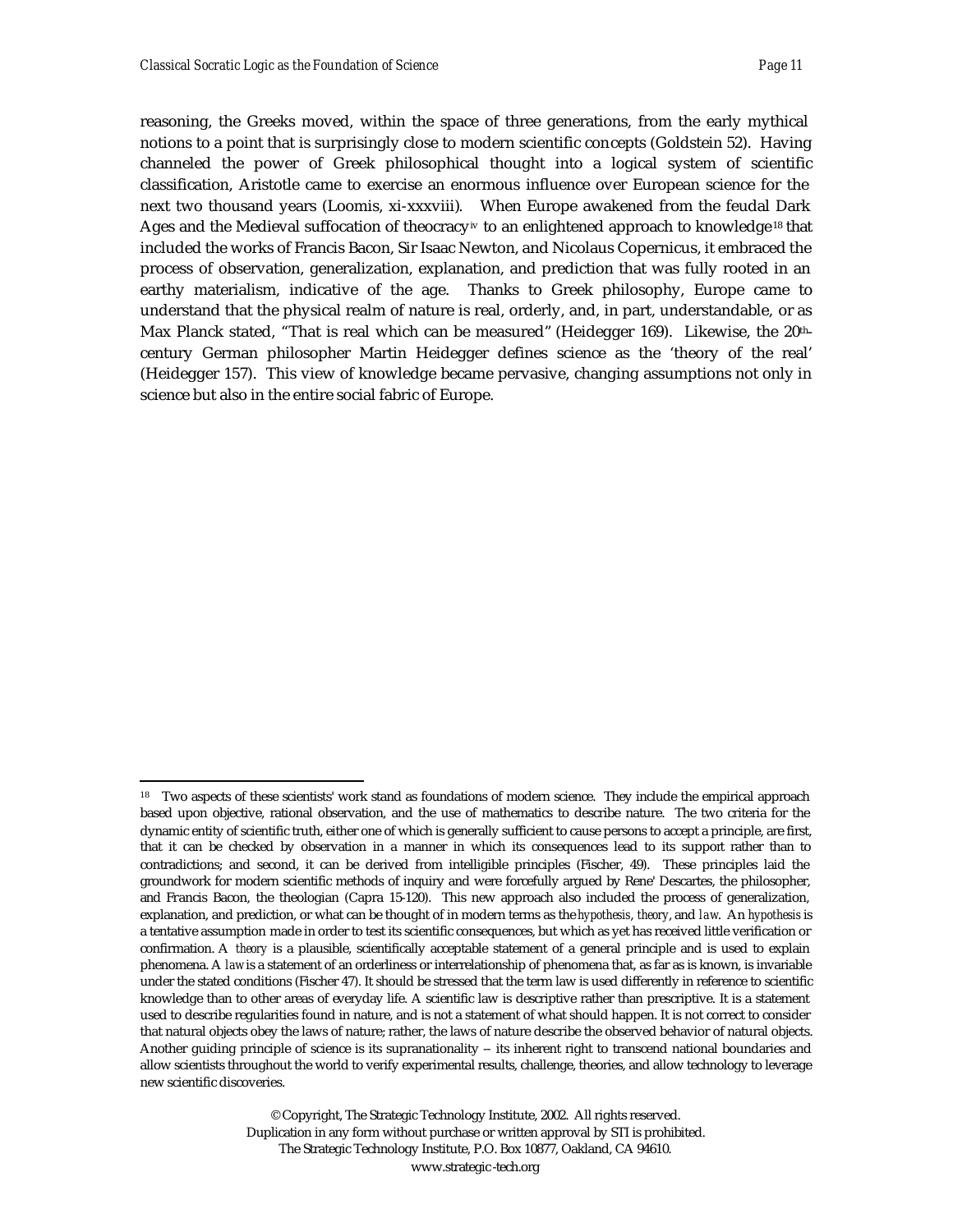## **Primary Works Cited**

- Adams, Hazard, ed. Critical Theory Since Plato, Second Edition. New York: Harcourt College Publishers, 1992.
- Aristotle. *Metaphysics*. Loomis, Louise R., ed. Aristotle, On Man and the Universe. Roslyn, NY: Walter J. Black, Inc., 1943.
- Cole, K.C. The Universe and the Teacup; The Mathematics of Truth and Beauty. New York: Harcourt Brace & Company, 1998.
- Goldstein, Thomas. Dawn of Modern Science. Boston: Houghton Mifflin, 1980.
- Hogben, Lancelot. Mathematics for the Million: How to Master the Magic of Numbers. Woodbridge:Merlin Press Limited, 1999.
- Loomis, Louise R., trans. Aristotle, On Man and the Universe. Roslyn, NY: Walter J. Black, Inc., 1943.
- Plato: *Apology*. The Last days of Socrates. Tredennick, Hugh and Tarrant, Harold, Trans. London: Penguin Books, 1993.
- Plato: *Euthyphro*. The Last days of Socrates. Tredennick, Hugh and Tarrant, Harold, Trans. London: Penguin Books, 1993.
- Plato: *Phaedo*. The Last days of Socrates. Tredennick, Hugh and Tarrant, Harold, Trans. London: Penguin Books, 1993.
- Plato. Meno. Nehamas, Alexander and Woodruff, Paul, Trans. Indianapolis: Hackett Publishing Company, 1989.
- Plato. Symposium. Grube, G.M.A., Trans. Indianapolis: Hackett Publishing Company, 1976.
- Plato. The Republic. Sterling, Richard W. and Scott, William C., Trans. New York: W.W. Norton & Company, 1985.
- Stone, I.F. The Trial of Socrates. Little, Brown and Company, 1988.

## **Secondary Works Cited**

- Bottero, Jean. Mesopotamia: Writing, Reasoning, and the Gods. Bahrani, Zainab and
- Van De Mieroop, Marc, Trans. Chicago: The University of Chicago Press, 1992.
- Bowra, C.M. The Greek Experience. Cleveland: The World Publishing Company, 1957.
- Bronowski, Jacob. Science and Human Values. New York: Harper & Row, 1956.
- Capra, Fritjof. The Turning Point. New York: Simon and Schuster, 1982.
- Conant, J.B. Science and Common Sense. New Haven: Yale University Press, 1951.
- DeCamp, L. Sprague. The Ancient Engineers. New York: Ballantine Books, 1976.
- Dorf, Richard C., Technology, Society and Man. San Francisco: Boyd & Fraser Publishing Company, 1974.
- Drake, Stillman. Galileo at Work. Chicago: The University of Chicago Press, 1978.
- Durant, Will and Ariel. The Lessons of History. New York: Simon & Schuster, 1968.
- Fischer, Robert. Science, Man & Society. Philadelphia: W.B. Saunders Company, 1975.
- Heidegger, Martin. The Question Concerning Technology and Other Essays. Trans. William Lovitt. New York: Harper & Row, 1977.
- Henahan, John F., ed. The Ascent of Man; Sources and Interpretations. Boston: Little, Brown and Company, 1975.

© Copyright, The Strategic Technology Institute, 2002. All rights reserved. Duplication in any form without purchase or written approval by STI is prohibited. The Strategic Technology Institute, P.O. Box 10877, Oakland, CA 94610.

www.strategic -tech.org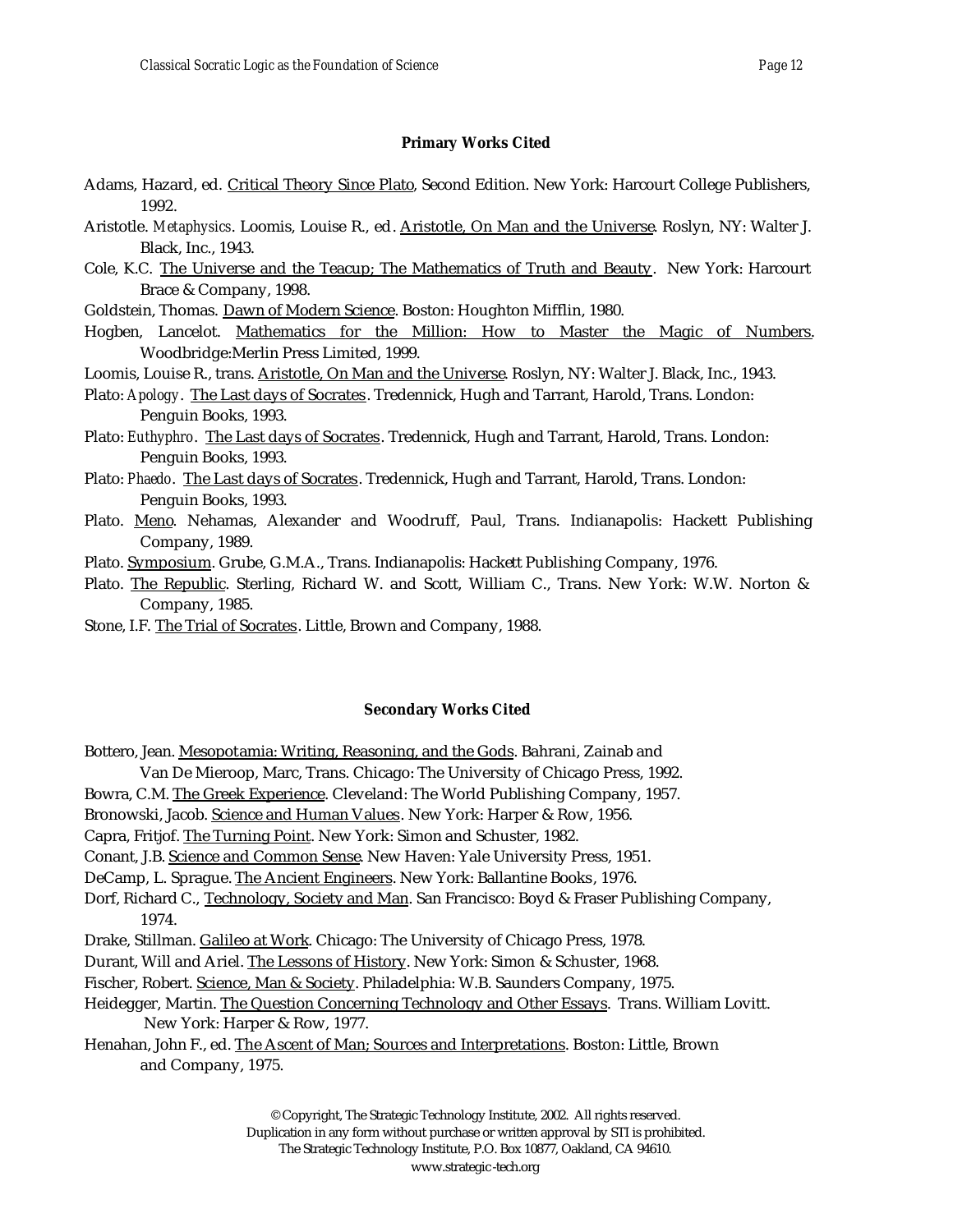Hempel, Carl G. Philosophy of Natural Science. Englewood Cliffs, NJ: Prentice Hall, 1966.

- Jastrow, Robert. God and the Astronomers. New York: W.W. Norton & Company, 1978.
- Klein, Jacob: Greek Mathematical Thought and the Origin of Algebra. Eva Brann, Trans. New York: Dover Publications, Inc., 1992.
- Kuhn, Thomas. The Structure of Scientific Revolutions, Second Edition. Chicago: The University of Chicago Press, 1970.
- Meadows, Donella H. and Dennis L.; Randers, Jorgen; Berherns, William W. The Limits to Growth: A Report for the Club of Rome's Project on the Predicament of Mankind, Second Edition. Washington: Potomac Associates, 1974.
- Moscati, Sabatino. The Phoenicians. New York: Rizzoli, 1999.
- Platt, Joseph B. "The Value of Science and Technology to Human Welfare," Bulletin of the Atomic Scientists. Oct. 1973.
- Sagan, Carl. Broca's Brain. New York: Random House, 1974.
- Sagan, Carl. The Cosmic Connection. Garden City, NY: Anchor Books, 1973.
- Tucker, Jonathan B. Scourge: The Once and Future Threat of Smallpox. New York: Atlantic Monthly Press, 2001.
- White, Andrew D. A History of the Warfare of Science with Theology in Christendom. 2 vols. Buffalo: Prometheus Books, 1993.
- Woolley, C. Leonard. The Sumerians. New York: W.W. Norton & Company, 1965.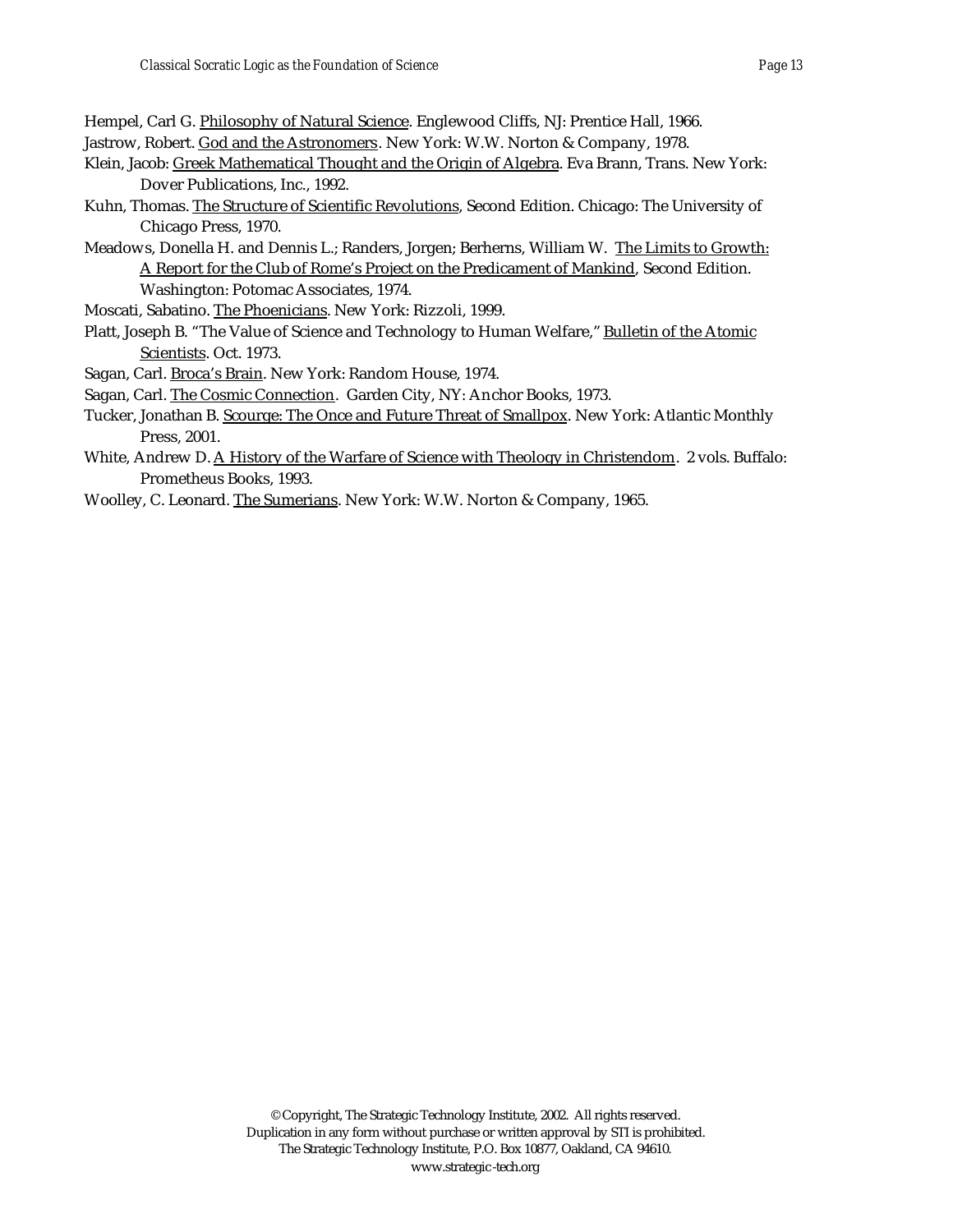## **Notes**

i To what extent can one actually know nature? Aristotle believed that the truth was in the material and he searched for the universals that lead one to truth. Mathematics also offers powerful ways to get closer to the truth. Carl Sagan eloquently expressed our potential and limitations as he compared our physical realm to the world of a grain of salt. Since there are more atoms in salt than connections in our brains, we can never expect to know everything with certainty in the microscopic world of a grain of salt. Just as unknowable are phenomena on the cosmic scale of the universe (Sagan, Broca's Brain 15-16). However, if we use the empirical approach and seek out regularities and principles, we can understand both the grain of salt and the universe through extrapolation. Cole suggests that, "The fact that patterns repeat allows us to formulate laws of nature – really, recipes encoded in equations that describe relationships that repeat over and over again" (Cole 72). She concludes that math helps scientists articulate, manipulate, and discover reality (Cole 7). We may never understand everything, but one can get some pretty good indications that allow rational conclusions to be drawn.

Therefore, science is usually considered by Western society as one of the highest forms of mental activity - one with truth as its goal. Heidegger notes that, '…science, as a theory of the real, …stakes everything on grasping the real purely. It does not encroach upon the real in order to change it. Pure science, we proclaim, is disinterested" (Heidegger 167). However, science is based upon a search for the truth in a society that bends the truth to suit its needs. Jacob Bronowski stated it this way:

"The society of scientists is simple because it has a directing purpose: to explore the truth. Nevertheless, it has to solve the problem of everyday society, which is to find a compromise between man and men. It must encourage the simple scientist to be independent, and the body of scientists to be tolerant. From the basic conditions, which form the prime values, there follows step by step a range of values: dissent, freedom of thought and speech, justice, honor, human dignity, and self respect" (Bronowski 68).

In an absolute sense, truth and neutrality in science are limited to the facts of nature that are there for observation via our senses. In a less absolute sense, truth in science is limited to that which is directly observed and sensed by the observer. Even here any expression of absolute truthfulness is limited by the time and space relationships between the observer and that which is being observed, and also by the restrictions inherent in the use of language to express the observation. Anything beyond this is, in effect, a *belief* rather than absolute, true knowledge. In brief, it is impossible to separate fact in nature from one's own interpretation of it (Fischer 5-7).

As discussed, science has many facets. In essence it seeks to be pure neutral knowledge extracted painfully from nature through systematic means for dissemination to all humanity. However, much of the relevance of *science* to society arises by way of *technology*. As Heidegger observed, "…the only important quality has become their readiness for use…their only meaning lies in their being available to serve some end that will itself also be directed toward getting everything under control" (Heidegger xxix). Even Aristotle, in his *Metaphysics*, distinguished between theoretical knowledge, whose goal is truth, and practical knowledge, which seeks action (Loomis 11). As such, technology is how we do things, not how we think of them. Suffice it to say for our use that technology is science plus purpose. While science is the study of the nature around us and subsequent development of scientific 'laws,' technology is the practical application of those laws, in sometimes non-rigorous ways, toward the achievement of some material purpose (Dorf 1).

There are intimate relationships between science and technology; yet science is not technology and technology is not science. Technology relies very heavily upon basic scientific knowledge in addition to existing technologies. There is also a strong influence in the reverse direction. Modern science relies to a large extent upon current technology as well as prior scientific knowledge. Science and technology reinforce each other by complex interactions. Each one, science or technology, can build upon itself or upon a linkage from one to the other. Indeed, science is not technology and technology is not scie nce, but they are firmly interrelated. One could not exist in modern society without the other.

The worldviews held by individuals or by groups are very influential in determining behavior, as well as in determining motivations, attitudes and actions. Scientists and engineers, being fully human, also experience the effects of paradigms. They and their findings are influenced by the mainstream of social thought framed by current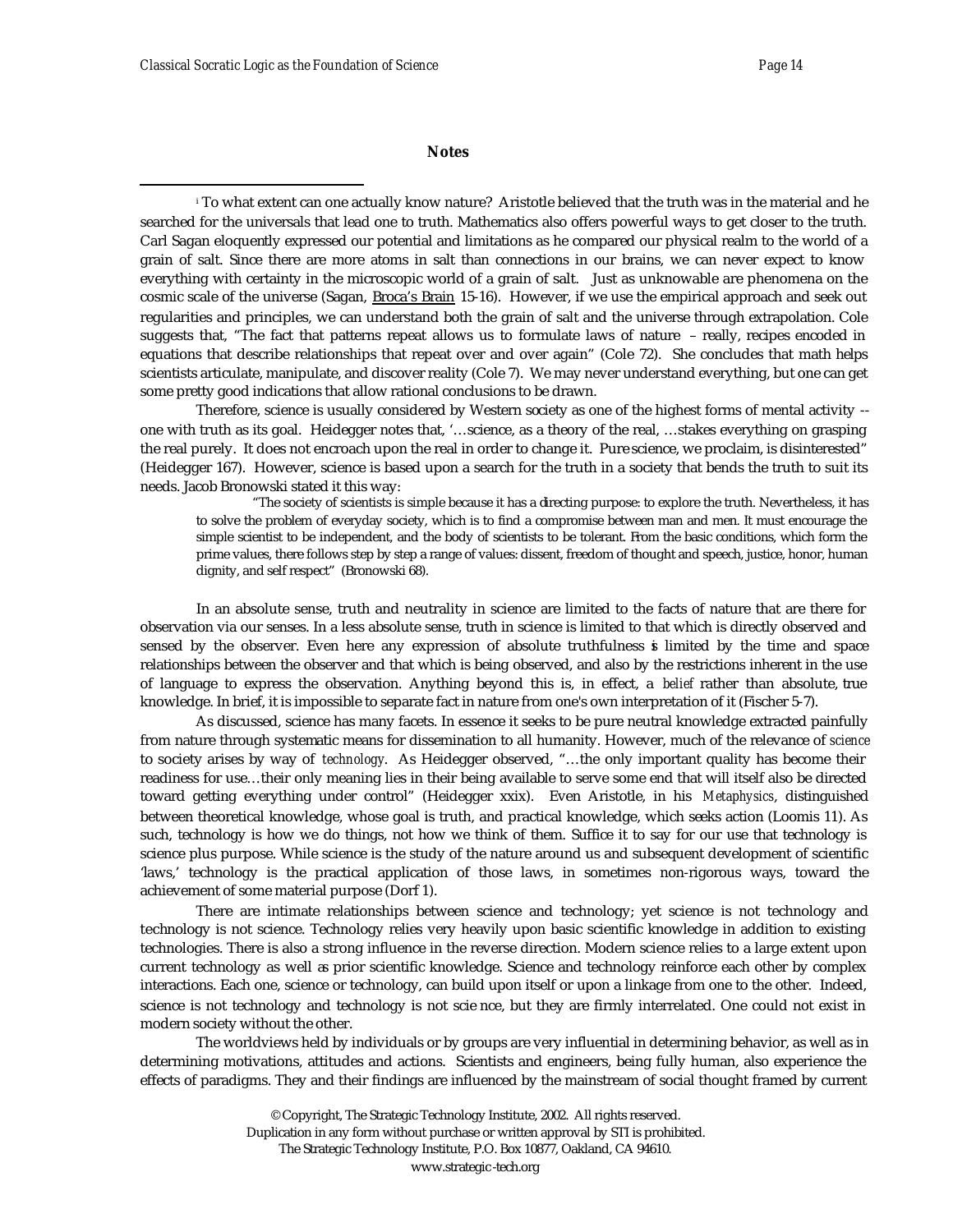technology and prevalent belief systems. By using knowledge of the universe, creativity, and a scientific approach to problem solving, scientists develop new paradigms. As Heidegger reminds us, "[Even though] every phenomenon emerging within an area of science is refined to such a point that it fits into the normative objective coherence of the theory…that normative coherence itself is thereby changed from time to time" (Heidegger 169). Even Aristotle was willing to reject or change his theories when a closer examination of nature proved them wrong. He was quite aware that his work was only the beginning, to be corrected and developed by those who came after him, citing, "Inventions are either the elaboration by later workers of the results of previous labor handed down by others, or original discoveries, small in their beginnings but far more important than what will later be developed from them" (Loomis xxv).

Similar to the evolution of metaphysics among philosophers, the process that causes scientists to accept new evidence and change schools of thought was thoroughly examined in 1962 by MIT professor Thomas Kuhn, a science historian and philosopher (Kuhn 1-181). Kuhn noted that paradigm development goes through several predictable structural stages from 'normal science' to new paradigm acceptance. Likewise, by accepting Newtonian physics as a framework of inviolate rules, this freedom allowed members of the scientific community to concentrate exclusively upon the subtlest and most esoteric of the phenomena that concerned it. Inevitably this increased the effectiveness and efficiency with which the group as a whole solved new problems.

However, there are always competing schools of thought, each of which constantly questions the very foundations of the others. It is these competing schools that provide science with a self-correcting mechanism that ensures that the foundations of normal science will not go unchallenged (Kuhn 163). In a similar fashion, scientific revolutions are inaugurated by a growing, often intuitive sense, restricted to a narrow subdivision of creative minorities within the scientific community, that an existing paradigm has ceased to function adequately in the explanation of an aspect of nature for which that paradigm itself had previously led the way. So as the crisis, that common awareness that something has gone wrong, shakes the very foundations of established thought, it generates a scientific revolution.

Just as in politics, scientific revolutions seem revolutionary only to those whose paradigms are affected by them. Those scientists whose paradigms are threatened typically react with resistance. Only when the number of instances that refute the old paradigm grows beyond supportable structures of the establishment, does a new paradigm arise. The decision to reject a paradigm is always simultaneously a decision to accept another. The judgment leading to that decision involves the comparison of both paradigms with nature and with each other.

Kuhn challenged those who claim that when paradigms change, the world itself changes. Rather, led by a new paradigm, scientists actually adopt new instruments and look in new places. Even more importantly, scientists see new and different things when looking with familiar instruments in places they have looked before. Just as it was seen by the 1920s Russian Formalists, such as Viktor Shklovsky, where art and literature was thought to defamiliarize the familiar, allowing one to see new aspects of the familiar objects and situations, scientific paradigm shift is almost as if the scientific community has been suddenly transported out of Plato's cave into the sunlight where familiar objects are seen in a different light and are joined by unfamiliar ones as well (Rivkin 20-21). Of course, there is no geographical transplantation. Outside the laboratory, life continues as before . But, paradigm shifts cause scientists to see the world differently and they, in effect, are responding to a different world. It then becomes only a matter of time before their paradigms become popularized in a community of technologists and the social fabric begins to be re-woven as a result.

ii The classic Roman civilization built upon Greek science to develop their mighty empire with its renowned technical prowess. The Romans, being driven by conquest, glory, commerce, and an increasing need to find new resources never really flowered as scientists. Free thought was not the hallmark of Rome. The Roman way of doing things was impressed upon its citizens and conquered states as a matter of standard procedure. The Romans did, however, undertake massive engineering feats such as extended roads, aqueducts and highly structured cities (DeCamp 172-280). Here technology flourished but no new ideas of philosophical importance stand out. Great translators of other works, the Romans were exploiters of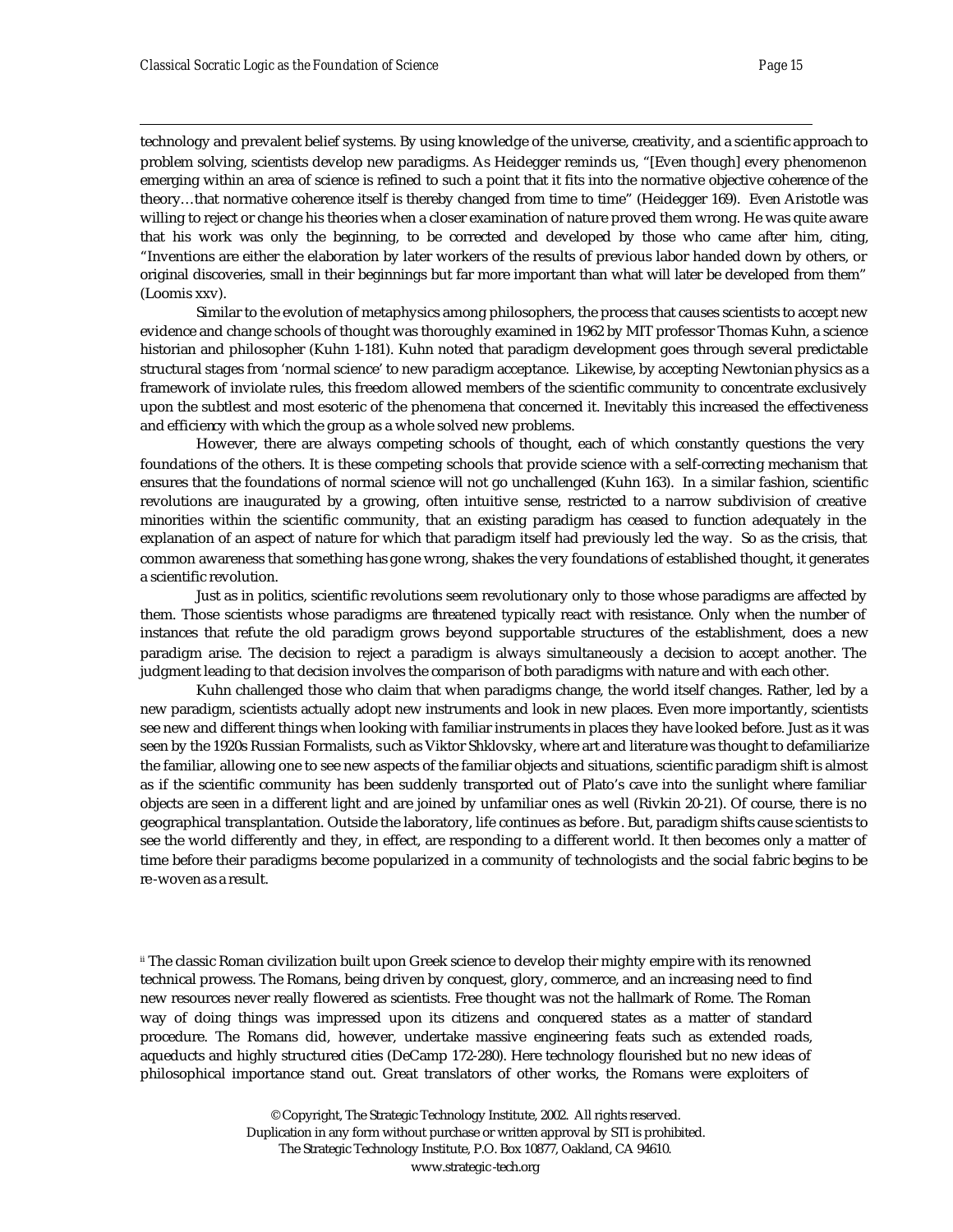resources and fantastic implementers of technology. As Rome crumbled under the weight of countless invasions, the cosmic vision of the Greeks and the technological achievements of the Romans shriveled. With Europe over-run by the Germanic tribes, scientific inquiry wa s stunted for a millennium. Europe slept in a stupor of ignorance for one thousand years. "To those who lived through the catastrophe, it seemed that the utter breakdown of civilization had come, the ruin of everything humanity had ever tried to create over thousands of years, a verdict from a wrathful heaven," according to Goldstein (Goldstein 55). Europe reacted with a radical readjustment of mind, turning their backs on the world of the senses, which now seemed unworthy of intellectual scrutiny. The end of Roman civilization meant a steadfast attachment by Europeans to the dogma of Christianity. To Europeans it offered the only hope left.

When the hope given by the Church was no longer needed, new morals and money provided the impetus for Europeans to cast the Church aside in favor of a new age -- the Renaissance. Suddenly, being earthy and gauche was in. Once again Europe entered an age of free inquiry, but this time a novel twist accompanied the new age. The new twist was represented by a view of life advocated by a new breed of wealthy philosopher/scientist.

The European Scientific Revolution of the 16th and 17th Centuries began with Nicolaus Copernicas who overthrew the geocentric view of Ptolemy and The Bible that had been accepted for over a thousand years. After Copernicus, the earth was no longer the center of the universe but merely one of the many planets that circled a minor star in an insignificant galaxy. Radical in its impact, this view of the world robbed humans of their proud position in the center of God's creation. Without dogmatic theological constraints, other scientists such as Johannes Kepler who is credited with the laws of planetary motion, Galileo Galilei the re -discoverer of many of the principles of gravitation and the invention of the telescope, and sir Isaac Newton who combined much of his previous work into the laws of motion each contributed to the Renaissance's spirit of inquiry.

**iii** *Scientism* has its roots in the perspectives of many great philosophers and scientists. For example, Spinoza and Einstein believed that God was the sum total of all the physical laws which describe the universe. Heisenberg notes that physics is bent on, "…being able to write one single fundamental equation from which the properties of all elementary particles, and therewith the behavior of all matter whatever, follow" (Heidegger 172). "When Pierre Simon, the Marquis de Laplace, presented a copy of his work on the mathematics of physical laws to Napoleon in 1798, the Emperor asked as to the mention of God in the text. Laplace's response was an arrogant, "Sire, I have no need for that hypothesis" (Henahan 9). Francis Bacon proclaimed science as the religion of modern emancipated man (Durant 47). Robert Jastrow, the founder of NASA's Goddard Institute, observes:

"Scientists cannot bear the thought of a natural phenomenon, which cannot be explained, even with unlimited time and money. There is a kind of religion in science; it is the religion of a person who believes there is order and harmony in the universe. Every event can be explained in a rational way as the product of some previous event; every event must have its cause" (Jastrow 113).

iv "Medieval mysticism meant accepting the rule of invisible forces…within the Good Lord's mysterious blueprint …rooted in the beyond, over the tangible, everyday experience," according to science historian Thomas Goldstein (Goldstein 138). While judging religion and the state of scientific knowledge in the hindsight of history is somewhat unfair, it allows one to question whether religious dogma and reliance on faith instead of rational mental faculties slowed the development of the European scientific method and impeded medical progress when its adherents most needed it. Since ancient times, the educated elite knew the power of Aristotle's reasoning, Hippocrates', Herophilus', and Galen's observation and experimentation, and it knew that the Muslim scholars of the  $9<sup>th</sup>$  -to  $14<sup>th</sup>$ -century Spain excelled in medicine and chemistry (White 2: 26-51). In spite of this knowledge, medieval society rejected this early scientific approach in favor of faith. In 1270, Thomas Aquinas, writing in his *Summa Contra Gentiles*, cautioned the